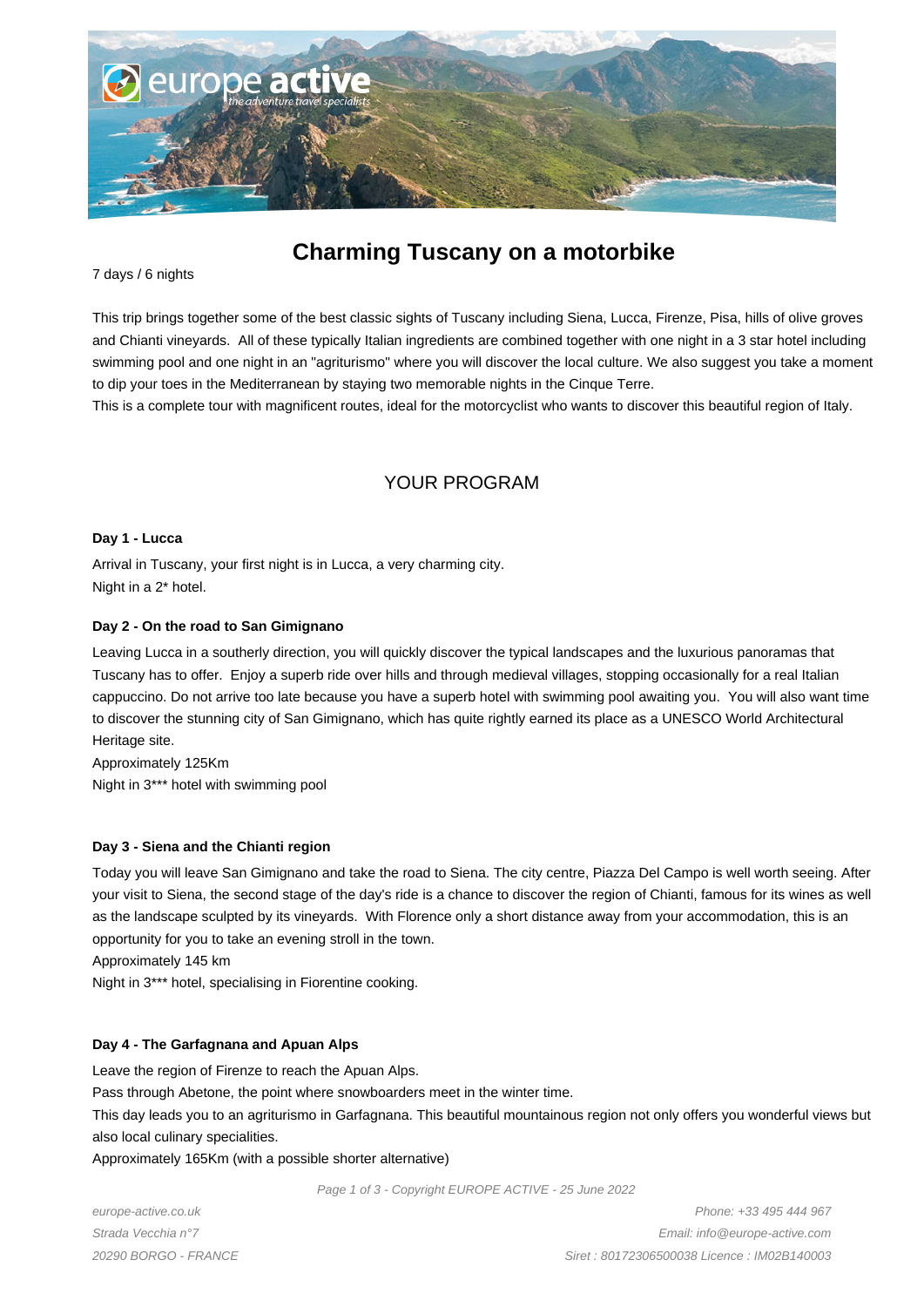

Night in Agriturismo

#### **Day 5 - After the mountain, the sea**

Having visited the most beautiful cities in the region, driven through vineyards and olives groves, enjoyed wines of the Chianti, you deserve the opportunity to relax!

That is why we suggest you spend two days by the sea in a charming small coastal village in the Cinque Terre. The day's route is not very long so that you can take advantage of the evening.

Approximately 110 km

Night in 3\* hotel in Riomaggiore.

#### **Day 6 - The Cinque Terre**

This region takes its name from five small villages anchored to the rocks above the sea. Today is dedicated to exploring this magnificent region.

This area will charm you with its small romantic ports and its many restaurants proposing numerous local specialities.

You have the choice to take your motorbike between villages and then visit their centres on foot (no cars or motorbikes allowed due to the limited space and the steep inclines), or to spend the whole day on foot. Trains and boats assure a regular connection between villages. Have a camera handy today as the views of the villages and the surrounding area are not to be missed!

#### **Day 7 - End of the trip**

Your holiday ends after breakfast in your hotel, there are around 180km to reach Pisa if needed.

## Additional information

#### **TARIFFS**

Price from 520 euros per person.

#### **OPTIONS**

Supplement for a single room : 200 euros per person. July / August departure : 50 euros per person.

#### **INCLUDED**

Accommodation, breakfasts, road book, maps and local assistance.

#### **NOT INCLUDED**

Ferry transportation, flight ticket, transfers not included in the program, insurance, drinks, motorbike, repares, fines, meals, site visits, optional activities and personal expenses.

Page 2 of 3 - Copyright EUROPE ACTIVE - 25 June 2022

europe-active.co.uk Strada Vecchia n°7 20290 BORGO - FRANCE

Phone: +33 495 444 967 Email: info@europe-active.com Siret : 80172306500038 Licence : IM02B140003